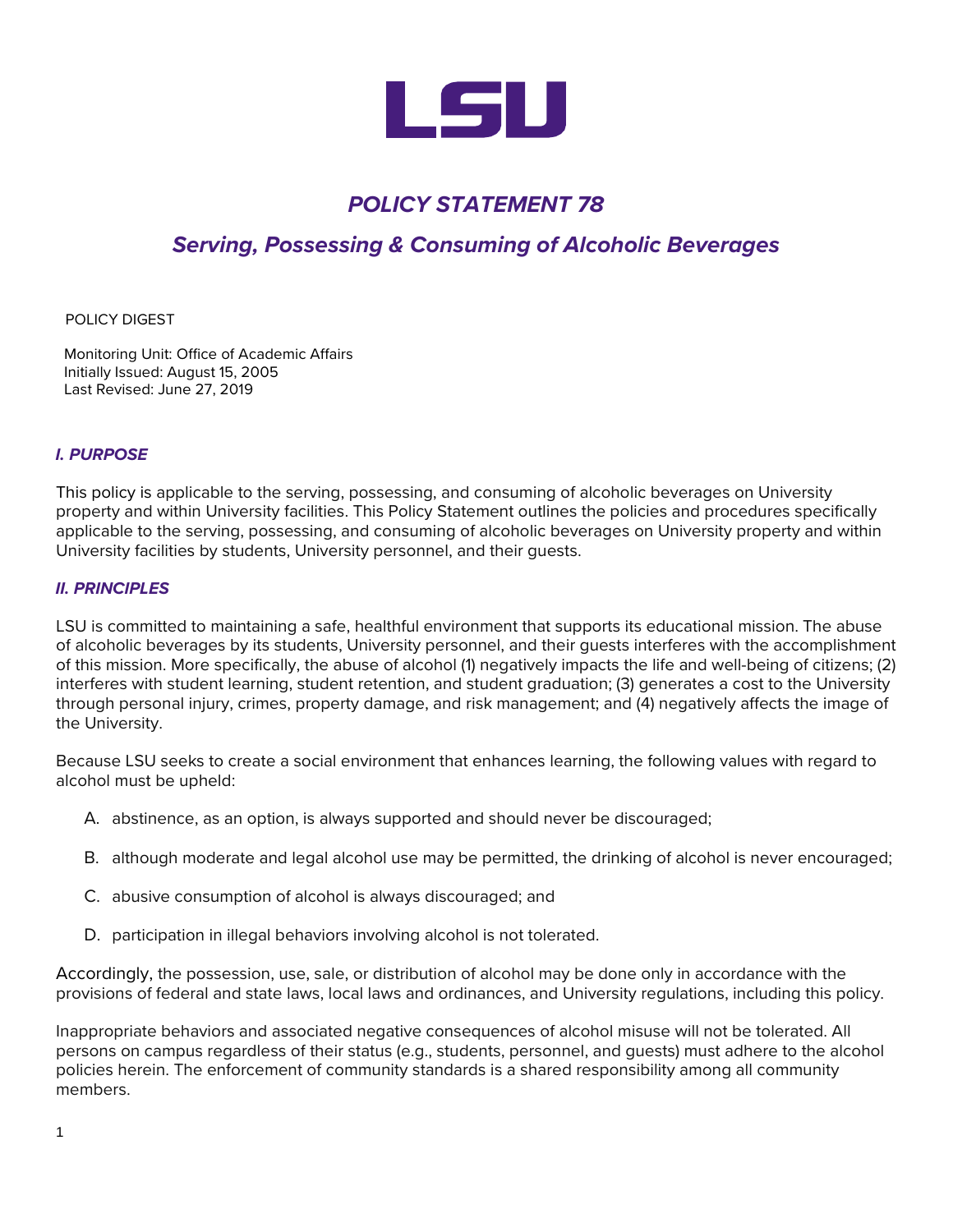### *III. DEFINITIONS*

**Alcohol:** Beer, wine, or distilled spirits (liquor) as defined by state law.

*Authorized Vendor/Server*: A caterer who has been licensed by the University through the Office of Procurement to engage in the sale and service of alcoholic beverages on the LSU campus under applicable law and University policy. An Authorized Vendor/Server must have: (1) all required governmental permits or licenses; (2) completed Responsible Alcohol Service Training as required by state law; (3) agreed in writing to adhere to University policies and regulations, city ordinances, and state laws; (4) obtained LSU required insurance; and (5) must ensure that any Vendor/Server performing such services on the LSU campus is at least 21 years old and not a member or affiliate of the host/sponsor organization/department.

*Event*: For the purposes of this policy, an *Event* is an assembly of individuals on campus for a gathering where alcohol is involved.

*Event Registration*: The required documentation completed by the host/sponsor of an Event, which specifies the conditions of alcohol service and certifies that the host/sponsor both understands and agrees to abide by University policies and applicable Federal, state, and local laws governing such alcoholic beverage service. The Event Registration must be submitted by the host/sponsor to the Office of Campus Life (for student organizations), the Office of Greek Life (for fraternities and sororities) or to the Office of Finance & Administration (for non-students) at least 10 business days prior to the event. The Event Registration must specify the campus location for the proposed event, which is subject to approval. Approval will not be granted for an event at any of the following locations (1) Greek Theatre, (2) athletic fields and grounds assigned to the University Recreation, and (3) in academic buildings in or around rooms in which classes are in session.

*Permitted Alcohol*: Beer and wine products consisting of no more than 15 percent alcohol by volume. Permitted Alcohol specifically excludes hard alcohol, any beverage containing hard alcohol, common source beverages containing alcohol, and alcoholic beverages served from kegs. For the purpose of this policy, hard alcohol is any alcoholic beverage other than beer or wine. Any exception to Permitted Alcohol at an Event requires the approval of the President or the President's designee.

*Possession*: Any situation in which an individual is or reasonably can be assumed to be holding, drinking, or transporting an alcoholic beverage. The totality of the circumstances, including the presence of alcoholic beverage containers and the number of people present under age 21, may indicate evidence of possession.

*Responsible Parties*: Those individuals and the entities they represent who sign the Event Registration.

*University Preapproved Sites*: Sites designed by the University as approved locations for the service and consumption of alcohol whether as a part of fixed retail food and beverage operations or as professionally catered events. The Office of the Dean of Students and the Office of Finance & Administration maintain a list of University Approved Sites (e.g. The Club at Union Square, LSU Union, the Tiger Den Suites, and the Club Seating Area).

### *IV. UNIVERSITY REGULATIONS*

The serving, possession, and consumption of alcoholic beverages on University property must be in accordance with all applicable laws and University regulations. The following University policies shall apply:

- A. No alcoholic beverages of any kind may be possessed, distributed, served, or consumed on campus by persons under the age of 21. The Responsible Parties are accountable for ensuring that no one under the age of 21 possesses, consumes, or is served alcohol at an Event.
- B. Consumption of alcohol is not advised. Anyone under the age of 21 possessing/consuming alcohol, or anyone giving alcohol to an underage person, will be subject to arrest.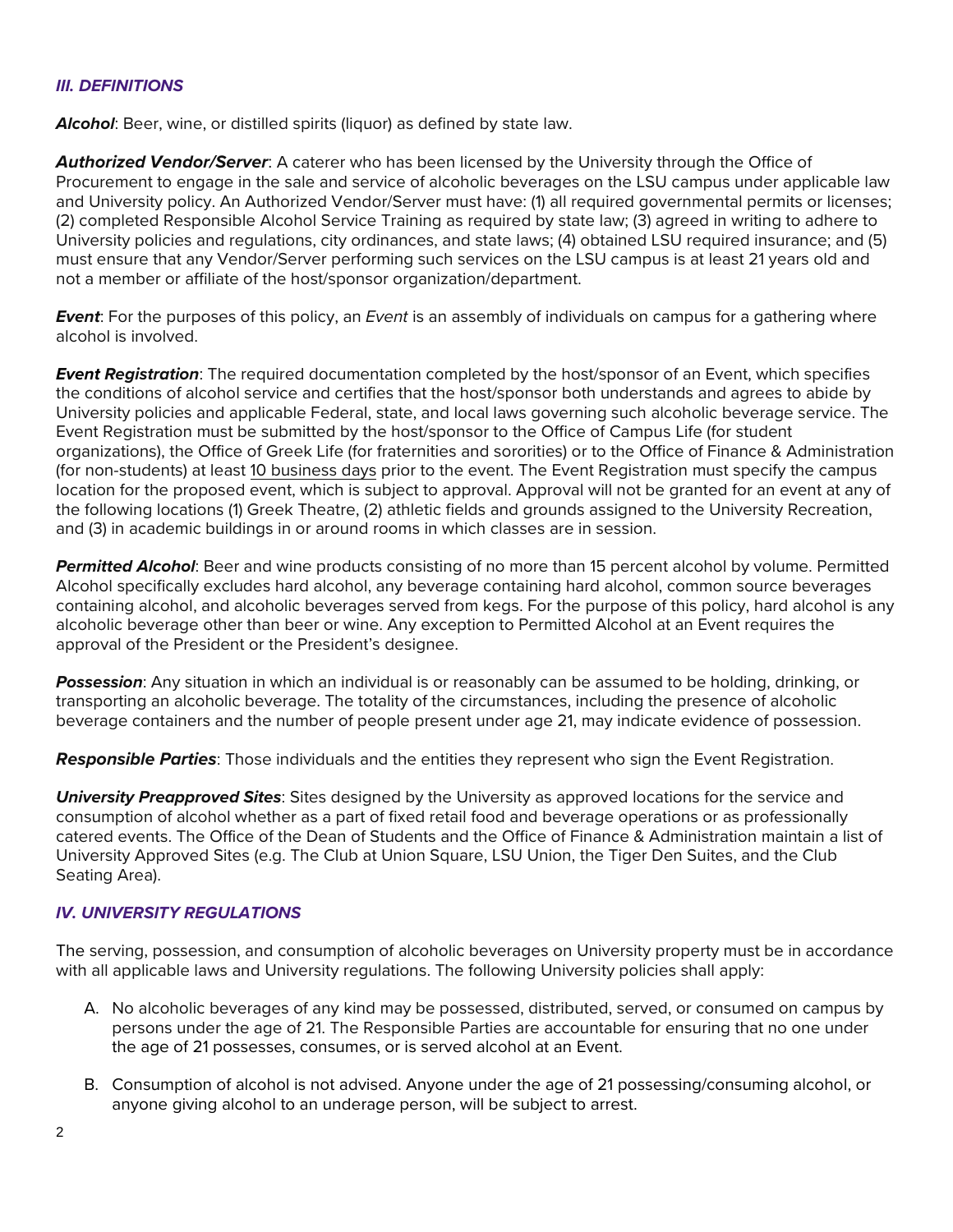- C. In campus residences (including fraternity and sorority houses), only Permitted Alcohol may be possessed and consumed by persons at least 21 years-of-age and only in private rooms/apartments, unless the entire facility is designated as alcohol-free. No alcohol is allowed in the lobby, public areas, and immediate adjacent property of campus residences except during an Event.
- D. In all other cases, persons age 21 or older may possess and consume Permitted Alcohol on campus only when the following conditions are met:
	- 1. when the alcohol is served by a University Authorized Vendor/Server; and
	- 2. when alcoholic beverages are served and consumed at a University Preapproved Site or at an Event registered and approved by the University; and
	- 3. other than as part of a University Preapproved Site retail food and beverage operations, when an Event Registration signed by Responsible Parties has been accepted by the appropriate office consistent with applicable policy.
- E. Approval must be obtained for alcohol to be possessed, distributed, served, or consumed at any location other than a University Preapproved Site. At least 10 business days before the proposed event, an Event Registration must be completed, submitted to, and approved by the appropriate office (Office of the Dean of Students for student organizations and fraternity and sorority houses; Office of Finance & Administration for all other requests).
- F. The following policies pertain to the sale, purchase, and cost of alcohol on campus:
	- 1. Only Permitted Alcohol may be sold, purchased, or served and only by an Authorized Vendor/Server. Any alcohol other than Permitted Alcohol is specifically prohibited.
	- 2. Alcohol may not be distributed free-of-charge by an alcohol company or distributor at any University Event or under any other circumstances on campus.
	- 3. Alcohol may not be sold on campus by an alcohol wholesaler or distributor.
	- 4. University units may not distribute alcohol free-of-charge to the general public (i.e. persons not members of the groups or their specifically invited guests).
	- 5. Alcoholic beverages may not be furnished as an award or prize.
	- 6. University funds may not be used to purchase alcoholic beverages.
- G. The following regulations govern the serving of alcohol at Events regardless of the sponsoring organization:
	- 1. Only Permitted Alcohol may be sold, purchased, or served and only by an Authorized Vendor/Server. Any alcohol other than Permitted Alcohol is specifically prohibited.
	- 2. The Authorized Vendor/Server is responsible for assuring that no person under the age of 21 is served alcohol.
	- 3. Alcoholic beverages are to be served as an adjunct to social events and may not be the primary focus of the event.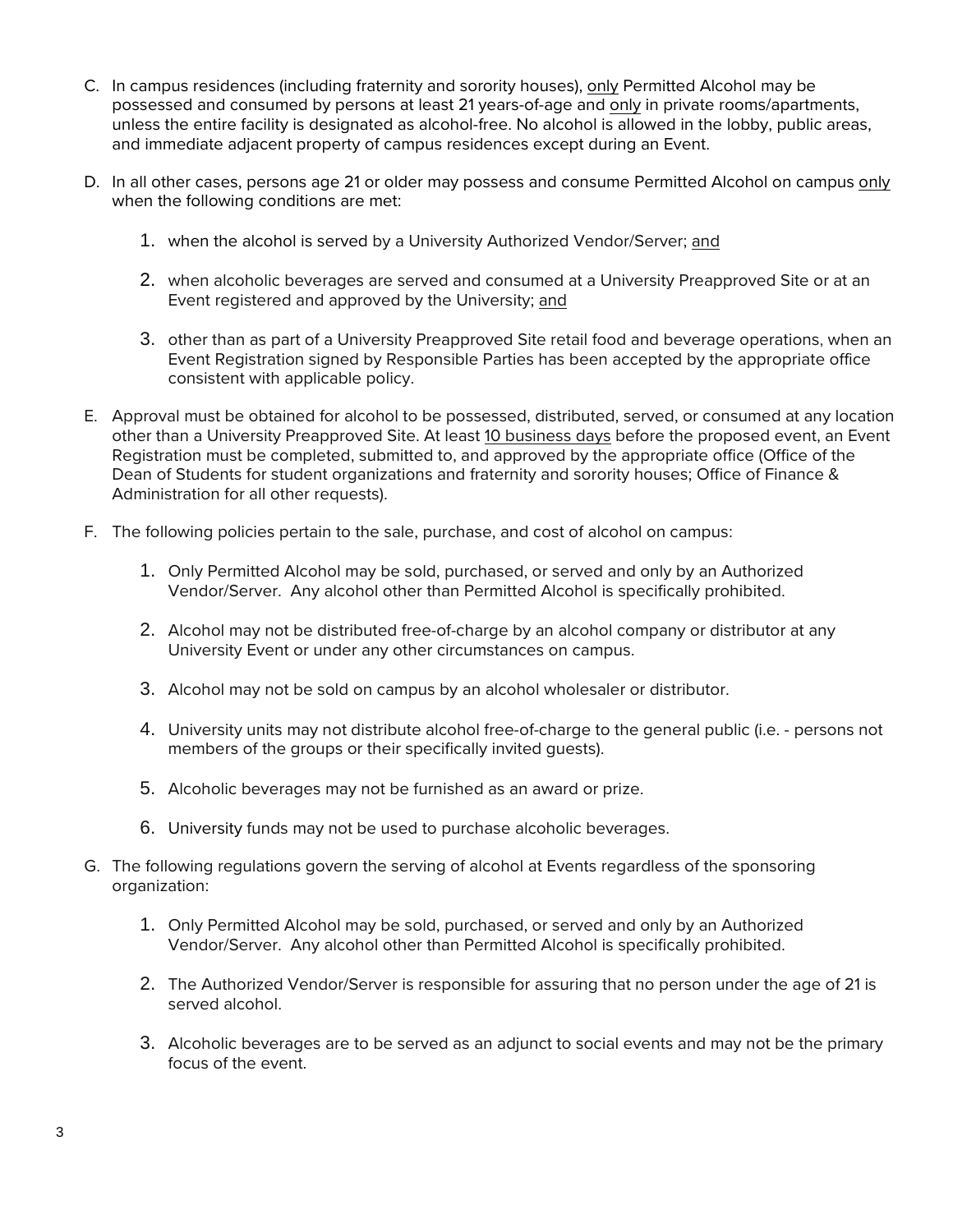- 4. Non-alcoholic beverages and food also must be available at all times that alcoholic beverages are made available.
- 5. All alcohol will be stored and legally dispensed in a designated service area within the approved site. The supply of alcoholic beverages must not be accessible to anyone except the server.
- H. The sponsoring organization is responsible for ensuring that members and invited guests display responsible behavior. To that end:
	- 1. It is prohibited to host an event where there is explicit or implicit pressure or an expectation for anyone to consume alcohol, or where there is no diversion from drinking alcohol, or where lewd, abusive or sexually degrading behavior occurs in conjunction with alcohol consumption.
	- 2. Any activity or event which encourages rapid drinking, drinking games, or drunkenness are prohibited.
	- 3. Obviously intoxicated persons shall not be admitted to or served alcohol at activities or social events.
	- 4. Engaging in such high-risk activities or events may be considered aggravating circumstances if corrective measures are necessary.
- I. Persons representing LSU off-campus or who reasonably could be construed as doing so (e.g., at conferences, seminars, competitions, performers, other activities/events) must behave legally and responsibly regarding the use of alcohol, abiding by the laws and policies of the states and/or institutions where they are visiting. The University may take action against individuals who engage in off-campus consumption of alcohol when it has negatively impacted or threatened to negatively impact the University's mission or activities or the health, safety, or welfare of the University community.
- J. Tailgating will be allowed on campus before and after the game in a manner and in areas deemed acceptable by the University. Tailgating involving alcohol by a registered student organization must follow the policies outlined below for Registered Student Organization Events.
- K. Under no circumstances will any alcoholic beverages be permitted in Tiger Stadium other than at University Preapproved Sites.
- L. This provision does not allow the staging of events that would otherwise not be permitted.
- M. Notwithstanding this provision, possession or consumption of alcohol at fraternity and sorority houses must be in compliance with all other requirements stated herein at all times.
- N. This policy shall not apply to University facilities when leased by:
	- 1. An individual or private organization for a private event not affiliated with a registered student organization when in compliance with state and local laws regulating the sale and consumption of alcohol; or
	- 2. A private business operating as a grocery or restaurant licensed for the sale or consumption of alcohol and operating in compliance with state and local law.

## *V. REGISTERED STUDENT ORGANIZATION EVENTS*

In addition to the above regulations, the following policies shall apply to registered student organization events involving alcohol: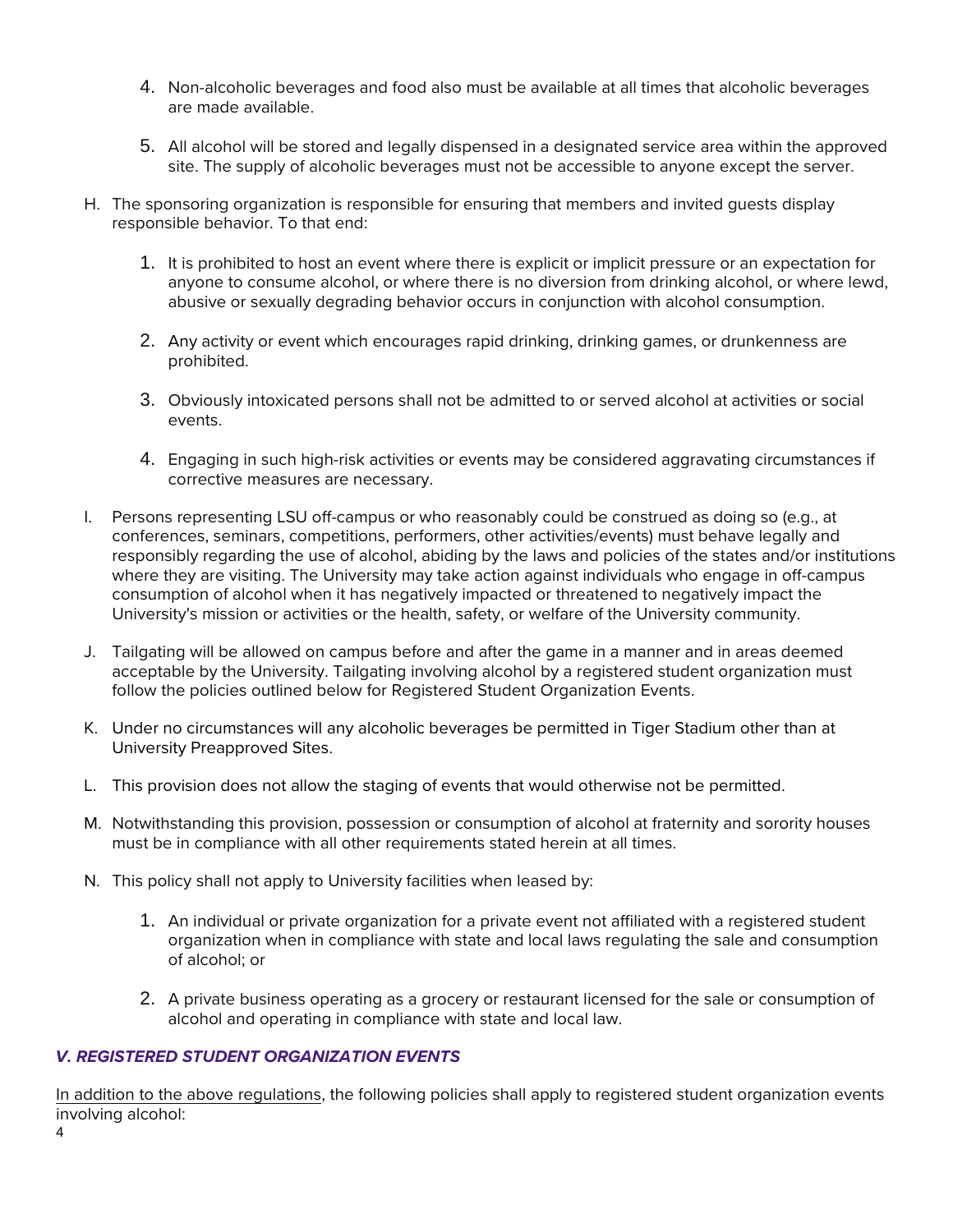- A. Only Permitted Alcohol may be served and only by an Authorized Vendor/Server. Any alcohol other than Permitted Alcohol is specifically prohibited. This rule also applies to student organization events located off campus.
- B. A student organization must complete and file an Event Certification with the Office of the Dean of Students or its designee 10 business days prior to a proposed Event.
- C. A student organization must arrange security with the LSU Police Department at least 10 business days prior to a scheduled Event. Contract security companies may only be used with the permission of LSU Police Department. The University reserves the right to determine the number of officers and other security measures required for an Event.
- D. A student organization must attend risk management and alcohol planning training prior to receiving approval for an Event. At least three current executive officers and a current advisor must have attended the training within 12 months of an Event Registration. This risk management and alcohol planning training will be presented by the Office of the Dean of Students or its designee annually or as demand requires. It is the responsibility of the registered student organization to ensure that the appropriate trainings have been received prior to attempting to register an Event.
- E. An Event may not begin before 4:30 p.m. on Monday through Thursday and 3:30 p.m. on Friday and must end by 11:00 p.m. Sunday through Thursday and 2:00 a.m. on Saturday and Sunday following events on Friday and Saturday. Bands and amplification equipment must cease no later than 11:59 p.m. on Friday or Saturday night if outside. The administrator with whom the function must be registered may allow appropriate exceptions to the normally approved hours for social functions.
- F. No cover charge or admission charge may be imposed at an Event where alcoholic beverages are served nor may alcohol be provided free in return for the purchase of another item (i.e. cup).
- G. Open source containers (including but not limited to kegs, party balls, or punch bowls containing alcohol) are specifically prohibited.
- H. An individual determined to be eligible to consume alcoholic beverages must be identified with a nonremovable wrist band.
- I. An individual may not return to an Event after that individual has exited the function and consumed alcohol while absent from the Event.
- J. Alcohol may not be served at an Event open to the public. Attendance at a student organization Event must be by invitation.
- K. A student organization may not accept donation of alcoholic beverages.
- L. A student organization may not promote or sell alcoholic beverages.
- M. At any fraternity or sorority Event held at fraternity or sorority housing or property, the following additional provisions apply:
	- 1. Subject to fire code restrictions, there may be no more than three non-member guests for every member of the organization present at the Event. Exceptions may be granted in advance by the Office of Greek Life for community, alumni, and family events.
	- 2. Alcoholic beverages are restricted to common areas of the fraternity or sorority house.